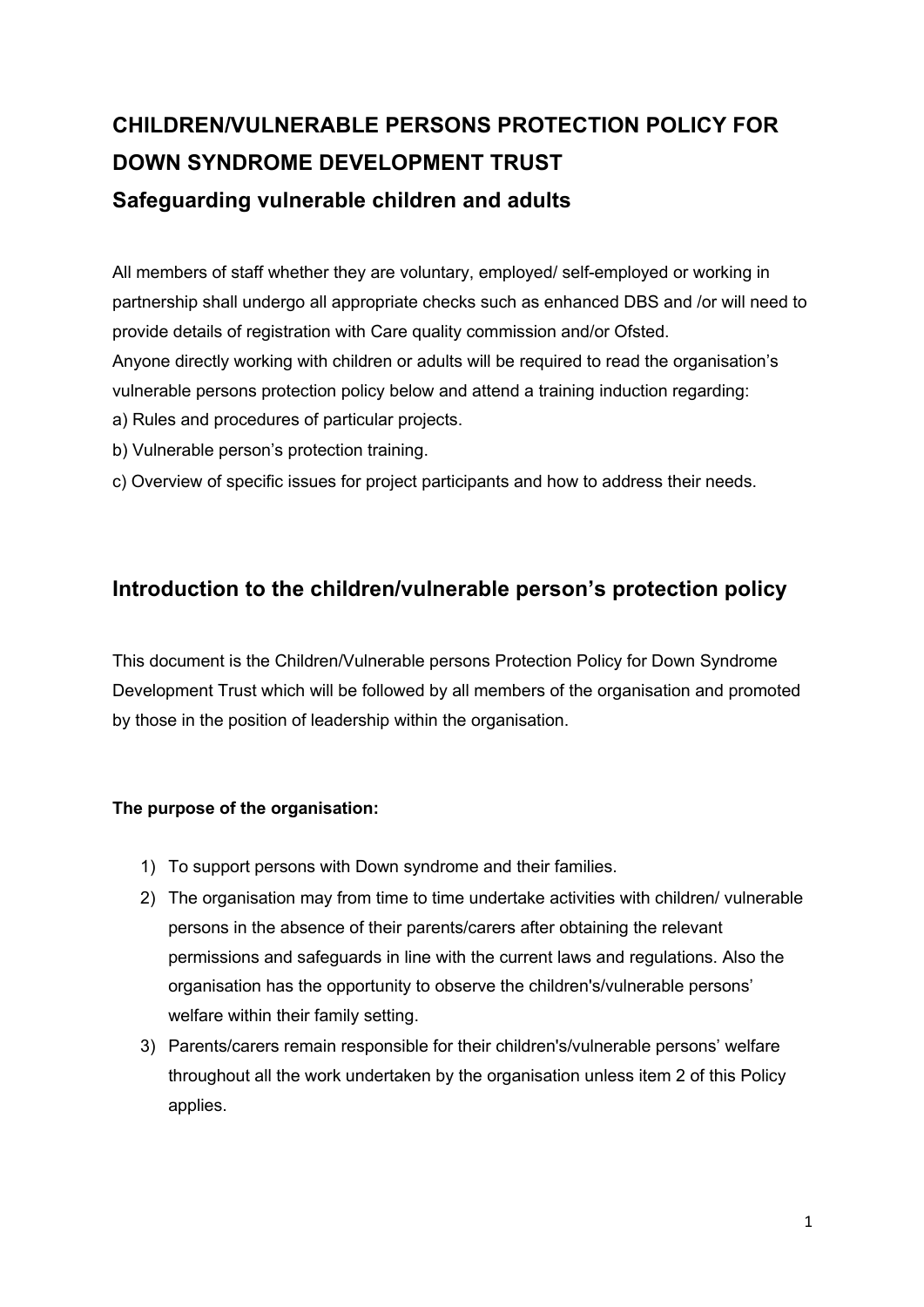We know that being a young person makes them vulnerable to abuse by adults. The purpose of this policy is to make sure that the actions of any adult in the context of the work carried out by the organisation are transparent and safeguard and promote the welfare of all young people.

If any parent or child/ vulnerable person has any concerns about the conduct of any member of the organisation, this should be raised in the first instance with Senay Smallwood (designated vulnerable persons' protection contact).

#### **Principles upon which the Child/Vulnerable person Protection Policy is based:**

- 1) The welfare of a child/vulnerable person will always be paramount.
- 2) The welfare of families will be promoted.
- 3) The rights, wishes and feelings of children/vulnerable persons and their families will be respected and listened to.
- 4) Those, people in positions of responsibility within the organisation will work in accordance with the interests of children/vulnerable persons and follow the policy outlined below.
- 5) Those people in positions of responsibility within the organisation will ensure that the same opportunities are available to everyone and that all differences between individuals will be treated with respect.
- 6) Those people in positions of responsibility within the organisation should ensure the environment in which children use is safe and secure.
- 7) Those people in the positions of responsibility within the organisation should adopt the behaviour policy to ensure safety and well-being of children.
- 8) Those people in positions of responsibility within in the organisation should promote positive relationships between children, parents and workers and listen and respond to children's needs.
- 9) Those people in positions of responsibility within the organisation will know how to respond to disclosures of abuse or suspected abuse.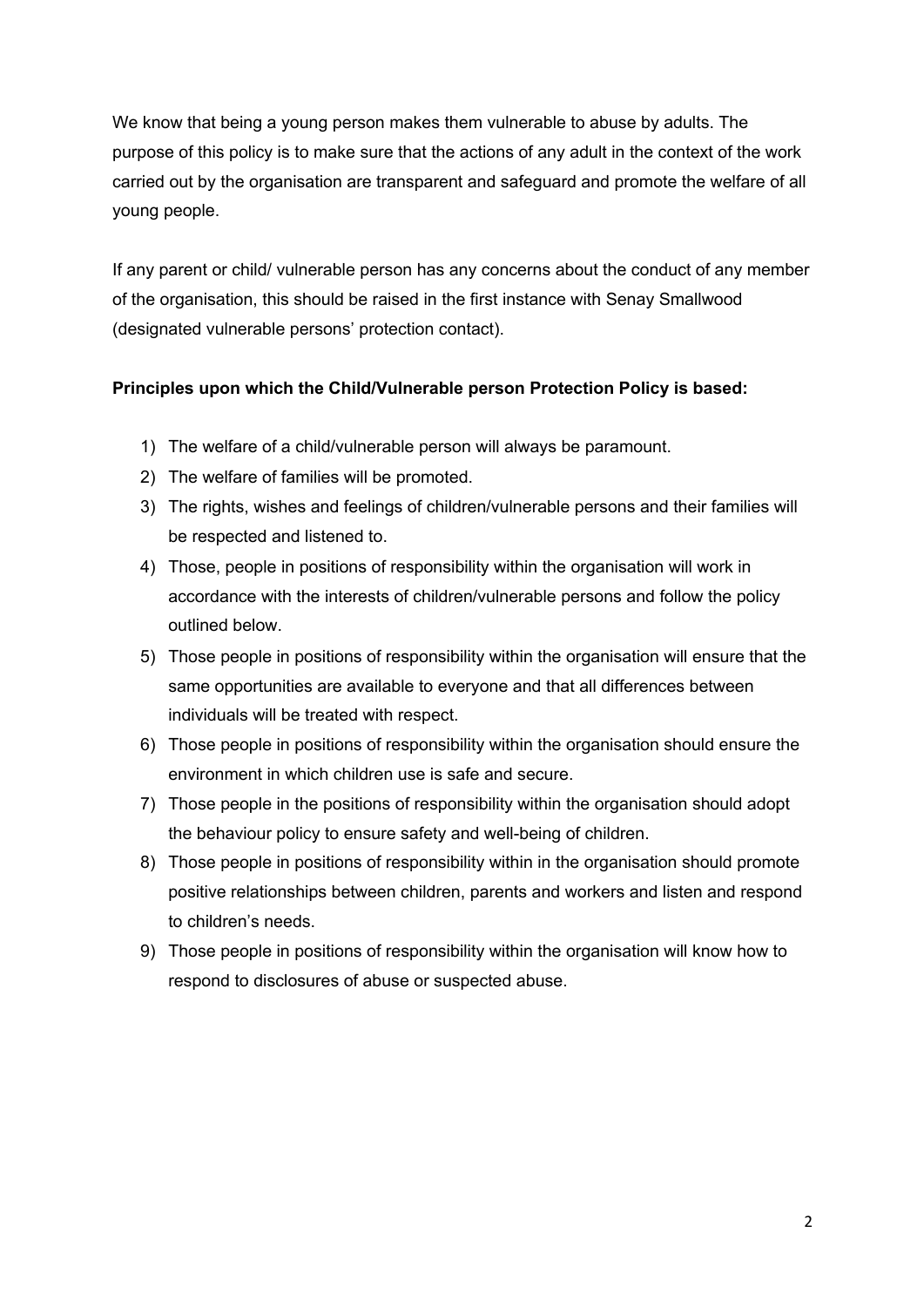# **CHILDREN/VULNERABLE PERSONS PROTECTION POLICY**

# **Immediate Action to Ensure Safety:**

Immediate action may be necessary at any stage in involvement with children/ vulnerable persons and families.

IN ALL CASES IT IS VITAL TO TAKE WHATEVER ACTION IS NEEDED TO SAFEGUARD CHILDREN/ VUNERABLE PERSONS. For example:

- 1) If emergency medical attention is required this can be secured by calling an ambulance (dial 999) or taking a child/vulnerable person to the nearest Accident and Emergency Department.
- 2) If a child/vulnerable person is in immediate danger the police should be contacted (dial 999). Police have the power to remove children under a police protection order in line with The Children Act 1989.

# **Recognition of Abuse or Neglect:**

Abuse or neglect of a child is caused by inflicting harm or by failing to act to prevent harm. Children/vulnerable persons may be abused in a family or in an institutional or community setting: by those known to them or more rarely by a stranger.

# *Physical Abuse:*

#### **Definition-**

Physical abuse is caused by non-accidental injuries which may involve hitting, shaking, biting, throwing, poisoning, burning, scalding, drowning, suffocating, throwing objects or otherwise causing physical harm to a child/vulnerable person. Physical harm may also be caused by fabricated induced illness, which is described as a parent or carer feigns the symptoms, of, or deliberately causes ill health to a child/vulnerable person whom they are looking after. This term was previously recognised as Munchausen Syndrome by proxy.

# **Signs and Symptoms-**

Children/vulnerable person who are suffering from physical abuse may have bruises, commonly on the head, however can be located on the softer areas of the body, i.e ears, neck, abdomen, back and buttocks; cluster bruises or outlines of hand or object may also be seen. Children vulnerable person may have defensive wounds located on their forearm,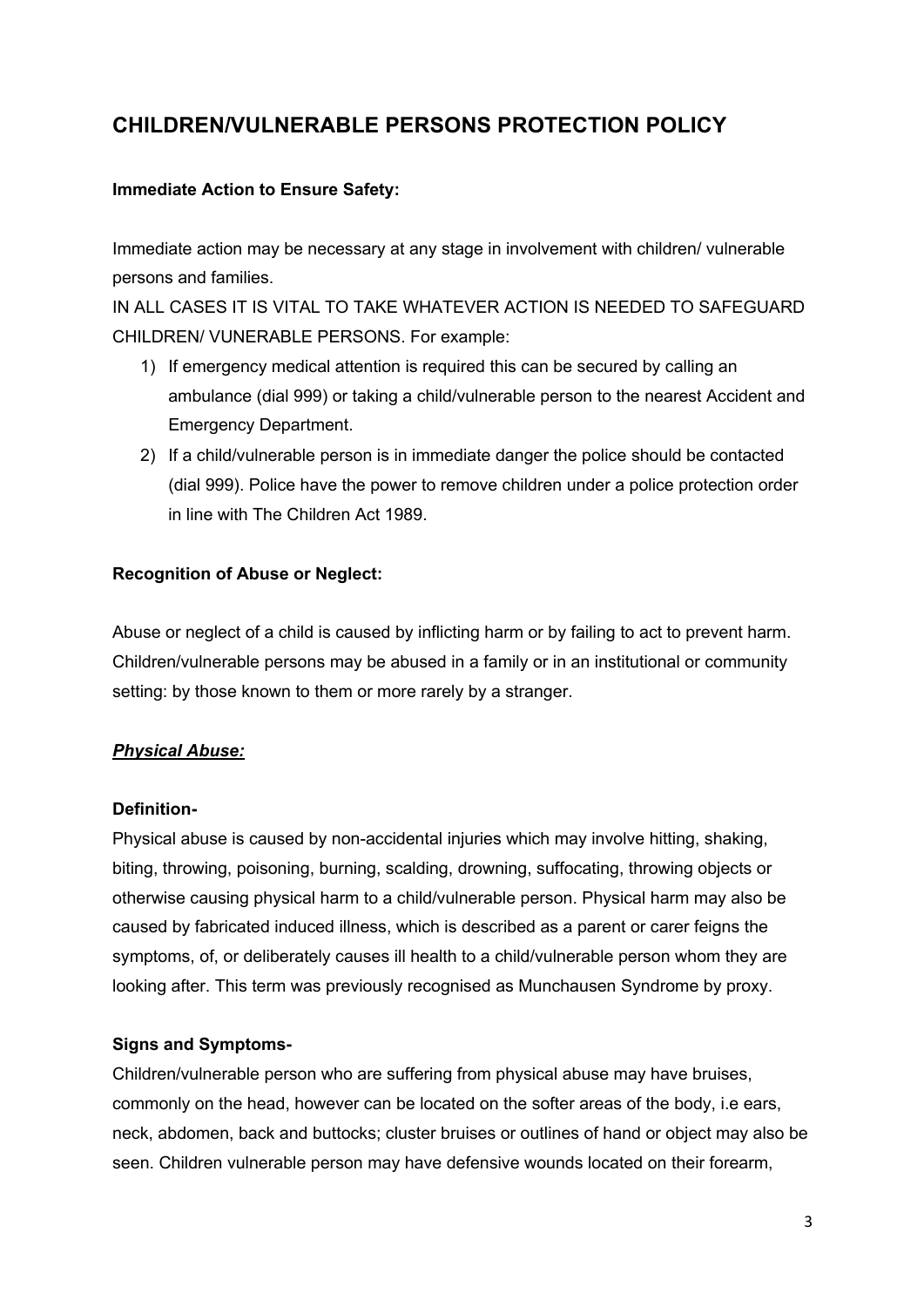upper arm, backs of their legs, hands or feet. Burns or scalds may be seen more commonly on their hands, back, shoulders or buttocks, which can be multiple and sometimes in a circular cigarette burn. Bite marks are usually oval or in a circular shape, which may be a visible wound, indentation or bruising of individual teeth. Children/vulnerable person may suffer from fractures or broken bones, which can be a sign of physical abuse if the child suffers from multiple fractures or breaks which are at different stages of healing. Children may represent as scared, nervous, or, angry, they may flinch and resist going home with their caregiver. Fabricated induced illness can be recognised by repeated unexplained illness and symptoms which are not in line with the child's behaviour. The caregiver is often well educated in different medicines, keen for their child to undergo tests which most would only agree to if necessary, frequently changing GP's, using different hospitals, using different names and dates of birth, the child has a poor response to treatment and if the child's/vulnerable person's daily activities are compromised (e.g. use of wheelchair).

Please see government or NICE guidelines for more information:

https://www.gov.uk/government/uploads/system/uploads/attachment\_data/file/277314/Safeg uarding Children in whom illness is fabricated or induced.pdf

https://www.nice.org.uk/Guidance/CG89

#### *Emotional Abuse:*

#### *Definition-*

Emotional abuse is the persistent emotional ill treatment of a child/vulnerable person such as to cause severe and persistent adverse effects on the child's/vulnerable person's emotional development. It may involve conveying to children/vulnerable persons that they are worthless or unloved, inadequate, or valued only in so far as they meet the needs of another person. It may feature age or developmental inappropriate expectations being imposed on children/vulnerable persons. It may involve causing children/vulnerable persons frequently to feel frightened or in danger, or the exploitation or corruption of children/vulnerable persons. Emotional abuse may also involve humiliating, isolating or ignoring the child. Some level of emotional abuse is involved in all types of ill treatment of a child/vulnerable person though it may occur alone.

#### *Signs and Symptoms-*

Children/vulnerable persons suffering from emotional abuse is hard to detect, however it is possible to recognise signs in children's emotions and actions. Children may be over-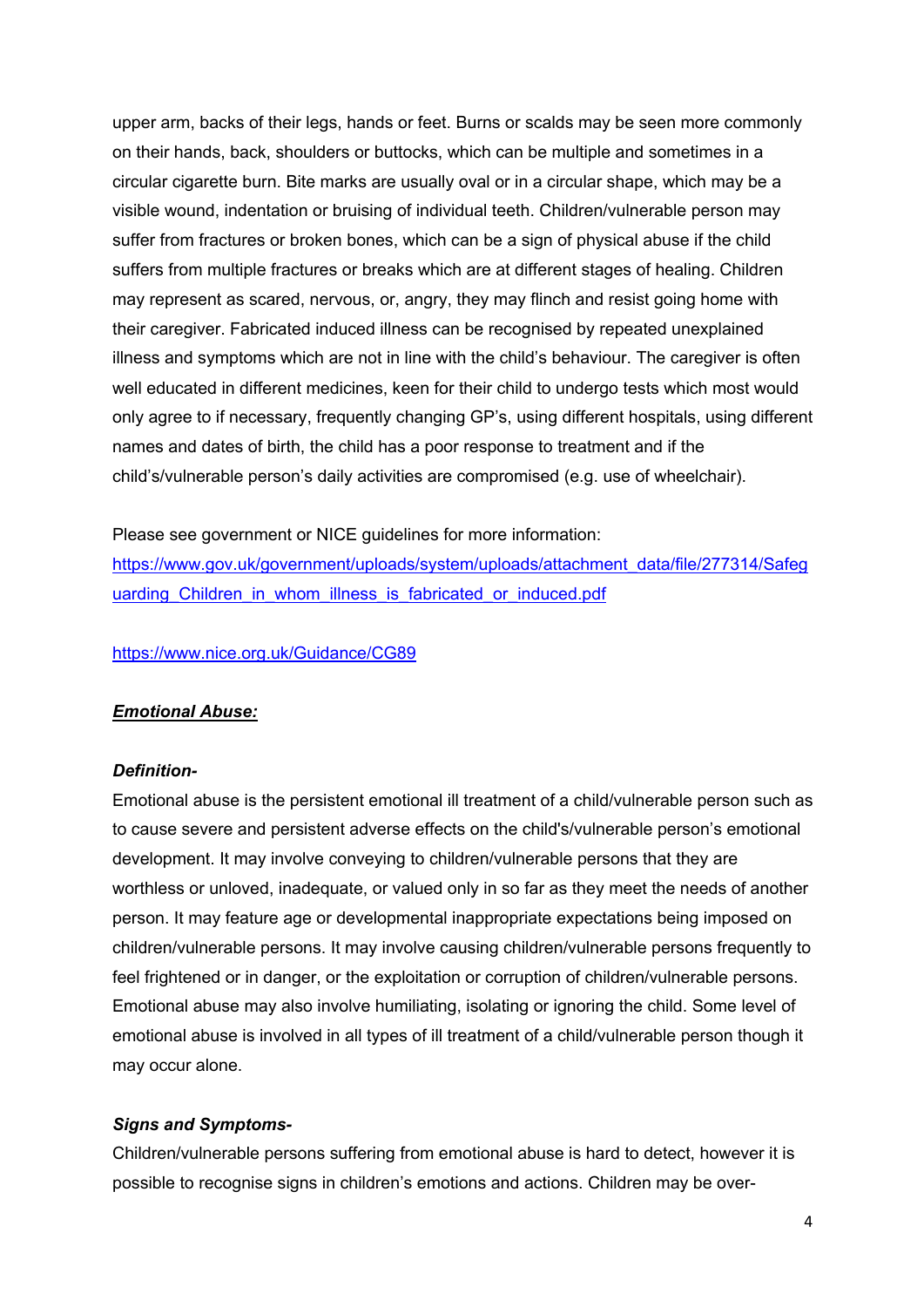affectionate towards strangers, lack in confidence, being anxious, observed to not have a close relationship with their caregiver, being aggressive to other children or animals, to act a lot older or younger than their developmental age, struggle to control strong emotions or have extreme outbursts, appear to be isolated from their parents or lack in social skills.

With this in mind, detecting emotional abuse with children with Down syndrome can present as more challenging as they will often display these behaviours regardless. However, always report your concerns to Senay Smallwood.

#### *Sexual Abuse:*

#### *Definition-*

There are two different types of sexual abuse, contact abuse and non-contact abuse. Contact abuse involves physical contact with the child/vulnerable person which includes sexual touching any part of the body whether the child is wearing clothes or not. Rape or penetration which involves putting object or body parts inside a child's mouth, vagina or anus. Forcing or encouraging children to take part in sexual activities, take their clothes off, touching someone else's genitals or masturbate. This also includes child sexual exploitation (CSE). Non-contact abuse involves grooming, exploitation, encouraging children to perform sexual acts over the internet, to watch or hear sexual acts, showing children pornography and making, viewing or distributing child abuse images.

#### *Signs and symptoms-*

Children/vulnerable persons suffering from sexual abuse may avoid being along with people such as family members or friends, they may seem frightened or reluctant to socialise with them. Children may become sexually active at a young age, use sexual language or behave promiscuously. Children may suffer with anal or vaginal soreness, unusual discharge, have sexually transmitted infections or be pregnant. Signs of CSE include children continually going missing or returning home late, missing school, travelling via taxi's, having unexplained money or gifts, using alcohol or drugs, socialising with older people and using different mobile phones.

For more information on CSE please see Government documentation: https://www.gov.uk/government/uploads/system/uploads/attachment\_data/file/180867/DFE-00246-2011.pdf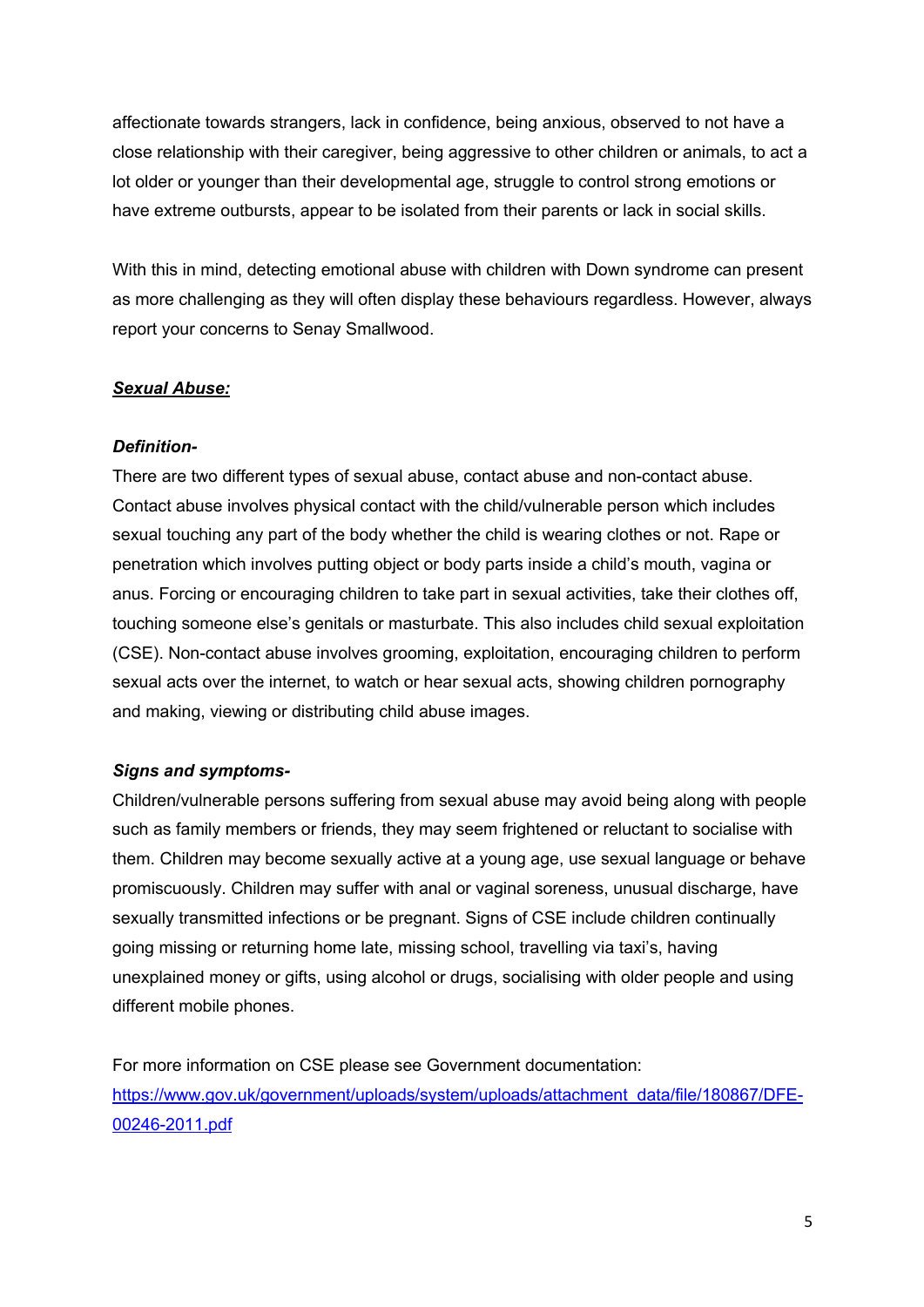#### *Neglect:*

#### *Definition-*

Neglect is the most common form of child abuse. It can be defined as persistent failure to meet a child's/vulnerable person's basic physical and/or psychological needs, likely to result in the serious impairment of the child's/vulnerable person's health or development. It may involve a parent or carer failing to provide adequate food, shelter and clothing, failing to protect a child/vulnerable person from physical harm or danger, or the failure to ensure access to appropriate medical care or treatment. It may also include neglect of, or unresponsiveness to, a child's/vulnerable person's basic emotional needs. Neglect may also involve leaving the child unsupervised for periods of time, or the child taking on the caring role for other members of the family.

#### *Signs and symptoms-*

Children/vulnerable persons suffering from neglect may have poor appearance and hygiene, they might smell, be dirty, wearing unwashed clothes, have inadequate clothing for the weather or their age, seem hungry and having untreated nappy rash. Children may also have untreated illnesses or injuries, repeated accidental injuries through lack of supervision, missing medical appointments, skin sores, flea bites, scabies or ringworm. Children/vulnerable person may present as tired, not reaching their developmental milestones, have poor language or social skills. Children/vulnerable persons may be living in an unsuitable home environment, for example dog faeces being left or not having heating.

Individuals within the organisation need to be alert to the potential abuse of children/vulnerable persons both within their families and also from other sources including abuse by members of that organisation. The organisation should know how to recognise and act upon indicators of abuse or potential abuse involving children/vulnerable persons. There is an expected responsibility for all members of the organisation to respond to any suspected or actual abuse of a child/vulnerable person in accordance with these procedures. It is good practice to be as open and honest as possible with parents/carers about any concerns. However, you must **NOT** discuss your concerns with parents/carers in the following circumstances:

- Where sexual abuse is suspected.
- Where organised or multiple abuse is suspected.
- Where fabricated induced illness is suspected.
- Where contacting parents/carers would place a child/vulnerable person, yourself or others at immediate risk.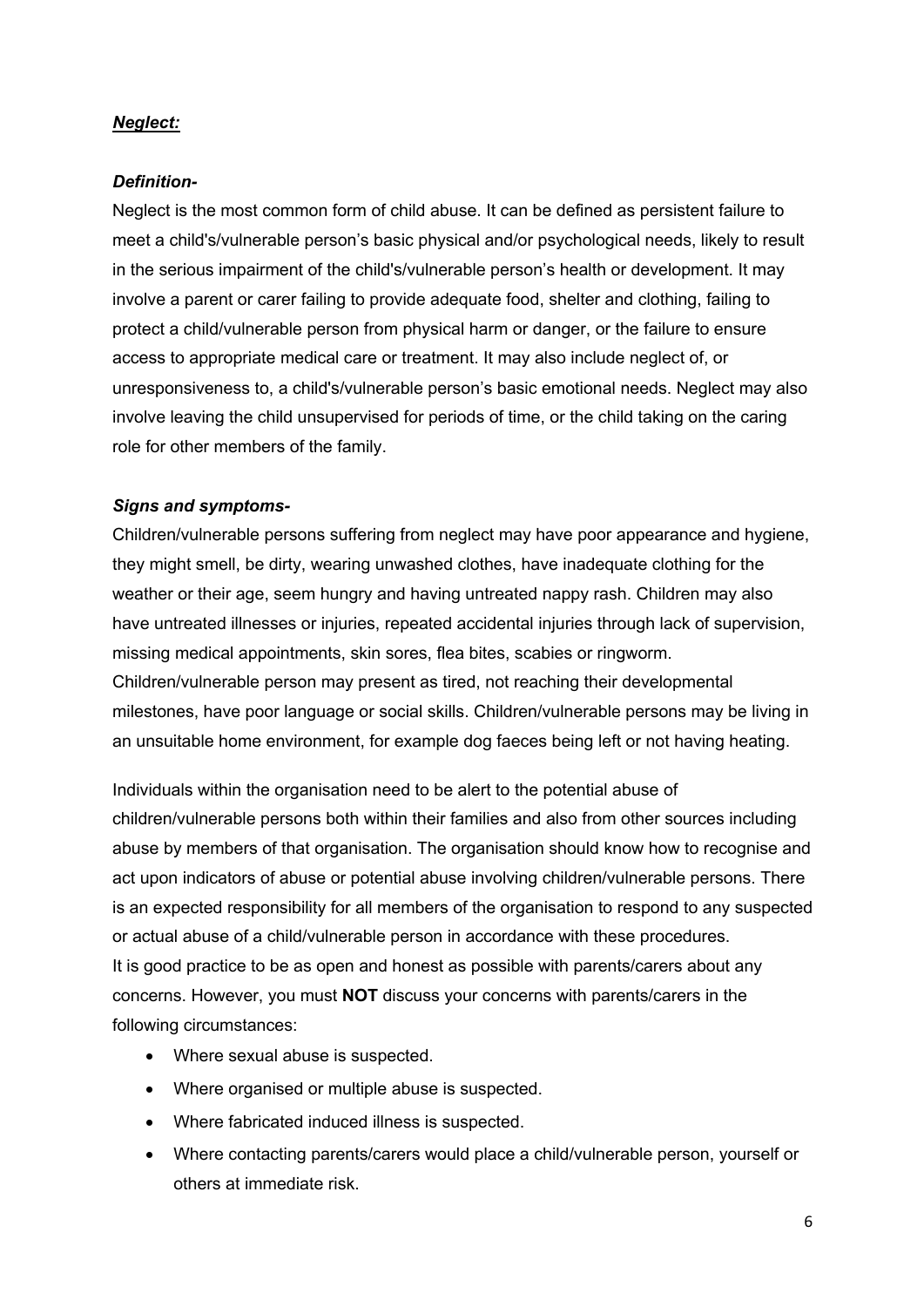#### **What to do if children/vulnerable person's disclosure's abuse or neglect to you:**

It is recognised that a child/vulnerable person may seek you out to share information about abuse or neglect, or talk spontaneously, individually or in groups when you are present. In these situations you **MUST**:

- 1) Listen carefully to the child/vulnerable person. Do **NOT** directly question the child/vulnerable person.
- 2) Give the child/vulnerable person time and attention.
- 3) Allow the child/vulnerable person to give a spontaneous account; do not stop a child/vulnerable person who is freely recalling significant events.
- 4) Make an accurate record of the information you have been given taking care to record the timing, setting and people present, the child's/vulnerable person's presentation as well as what was said. Do not throw this away as it may later be needed as evidence.
- 5) Use the child's/vulnerable person's own words where possible.
- 6) Explain that you cannot promise not to speak to others about the information they have shared.
- 7) Reassure the child/vulnerable person that:
	- You are glad they have told you;
	- They have not done anything wrong;
	- What you are going to do next.
- 8) Explain that you will need to get help to keep the child/vulnerable person safe.
- 9) Do **NOT** ask the child/vulnerable person to repeat his or her account of events to anyone.
- 10) Do **NOT** give the child a cuddle or ask them to sit on your lap.
- 11) Do **NOT** ask the child leading questions.
- 12) Seek advice from Senay Smallwood as soon as possible for her to action.
- 13) You must remain calm, patient and empathic with the child throughout this process.
- 14) Do **NOT** question whether the child is lying.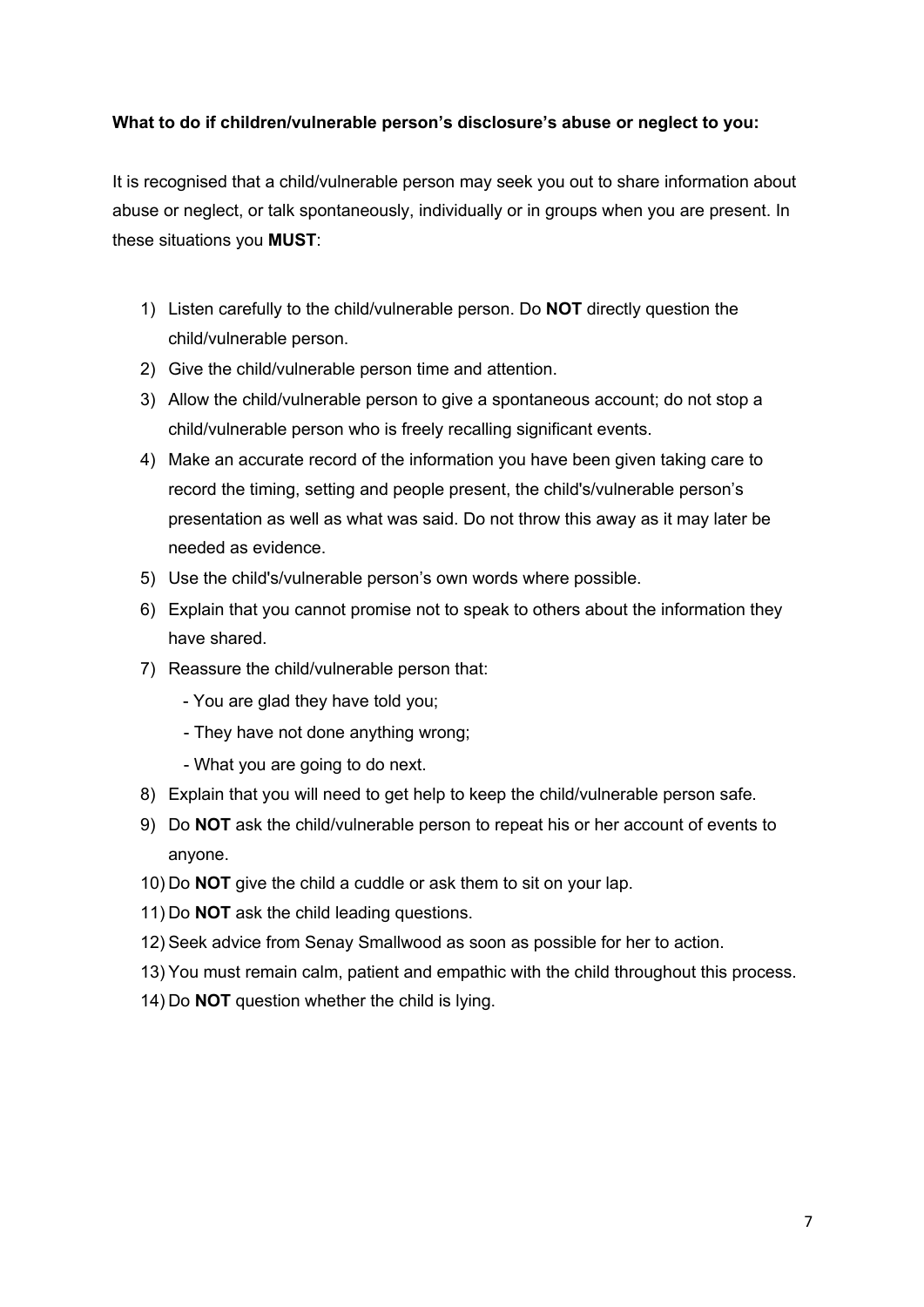#### **Consulting about your concern:**

The purpose of consultation is to discuss your concerns in relation to a child/vulnerable person and decide what action is necessary.

You may become concerned about a child/vulnerable person who has not spoken to you, because of your observations of, or information about that child/vulnerable person. It is good practice to ask a child/vulnerable person why they are upset or how a cut or bruise was caused, or respond to a child/vulnerable person wanting to talk to you. This practice can help clarify vague concerns and result in appropriate action.

If you are concerned about a child/vulnerable person you must share your concerns. Initially you should talk to one of the people designated as responsible for child/vulnerable person protection within your organisation. In this organisation this person is:

#### **Senay Smallwood Tel: 01323 890016**.

If one of those people is implicated in the concerns you should discuss your concerns directly with Children's Social Services.

You should consult externally with your local Social Services Department in the following circumstances:

- 1) When you remain unsure after internal consultation as to whether child/vulnerable person protection concerns exist;
- 2) When there is disagreement as to whether child/vulnerable person protection concerns exist;
- 3) When you are unable to consult promptly or at all with your designated internal contact for child/vulnerable person protection;
- 4) When the concerns relate to any member of the organising committee.

Consultation is not the same as making a referral but should enable a decision to be made as to whether a referral to Social Services or the Police should progress.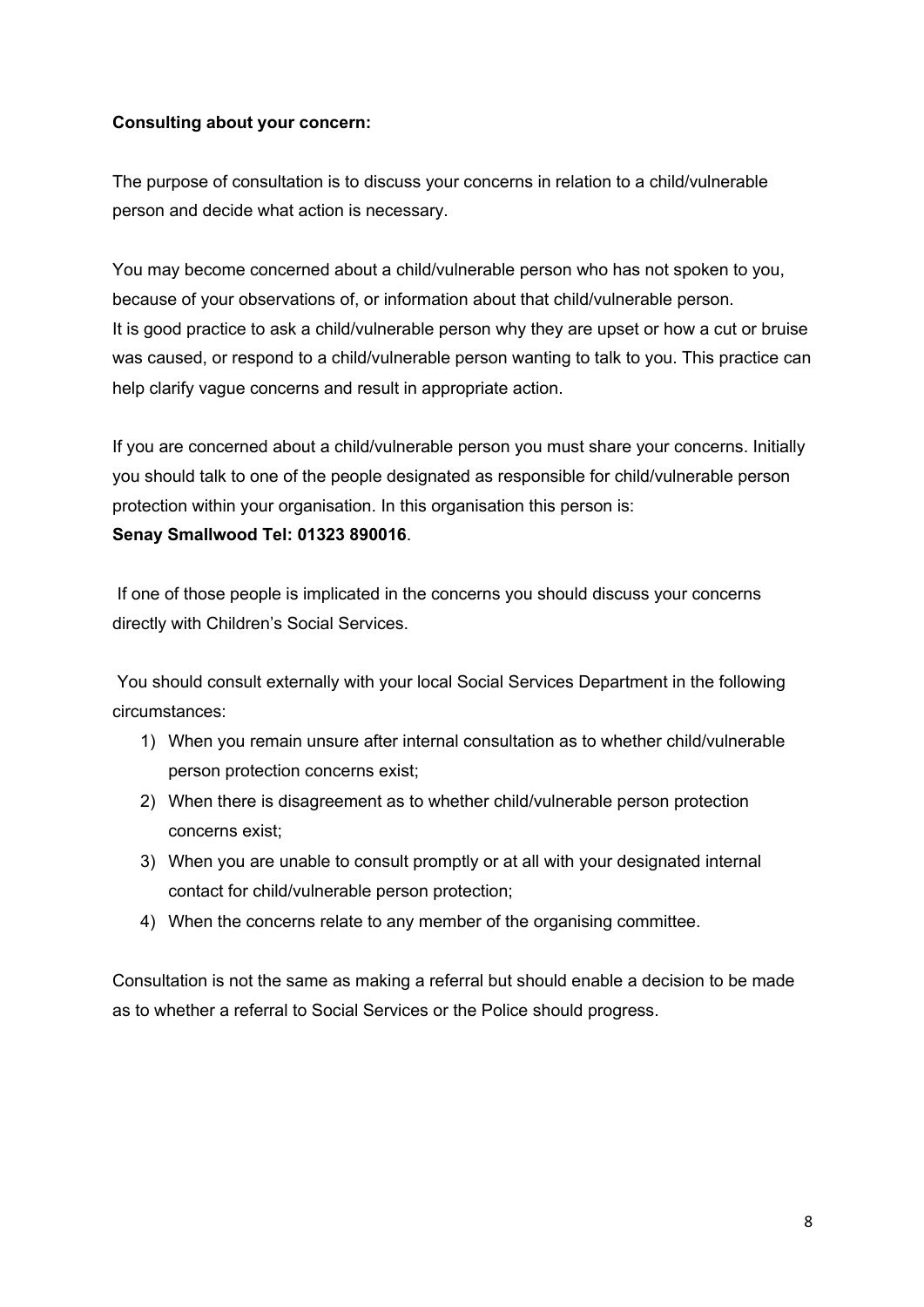#### **Making a referral:**

A referral involves giving Social Services or the Police information about concerns relating to an individual or family in order that enquiries can be undertaken by the appropriate agency followed by any necessary action.

In certain cases the level of concern will lead straight to a referral without external consultation being necessary.

Parents/carers should be informed if a referral is being made except in the circumstances outlined above.

However, inability to inform parents for any reason should not prevent a referral being made. It would then become a joint decision with Social Services about how and when the parents should be approached and by whom.

IF YOUR CONCERN IS ABOUT ABUSE OR RISK OF ABUSE FROM SOMEONE NOT KNOWN TO THE CHILD/VULNERABLE PERSON OR CHILD'S/VULNERABLE PERSON'S FAMILY, YOU SHOULD MAKE A TELEPHONE REFERRAL DIRECTLY TO THE POLICE AND CONSULT WITH THE PARENTS.

If your concern is about abuse or risk of abuse from a family member or someone known to the children/vulnerable persons, you should make a telephone referral to your local Social Services Office, (see list below "Information required").

# **Information required:**

Be prepared to give as much of the following information as possible (in emergency situations all of this information may not be available). Unavailability of some information should not stop you making a referral.

- 1) Your name, telephone number, position and request the same of the person to whom you are speaking.
- 2) Full name and address, telephone number of family, date of birth of child/vulnerable person and siblings.
- 3) Gender, ethnicity, first language, any special needs.